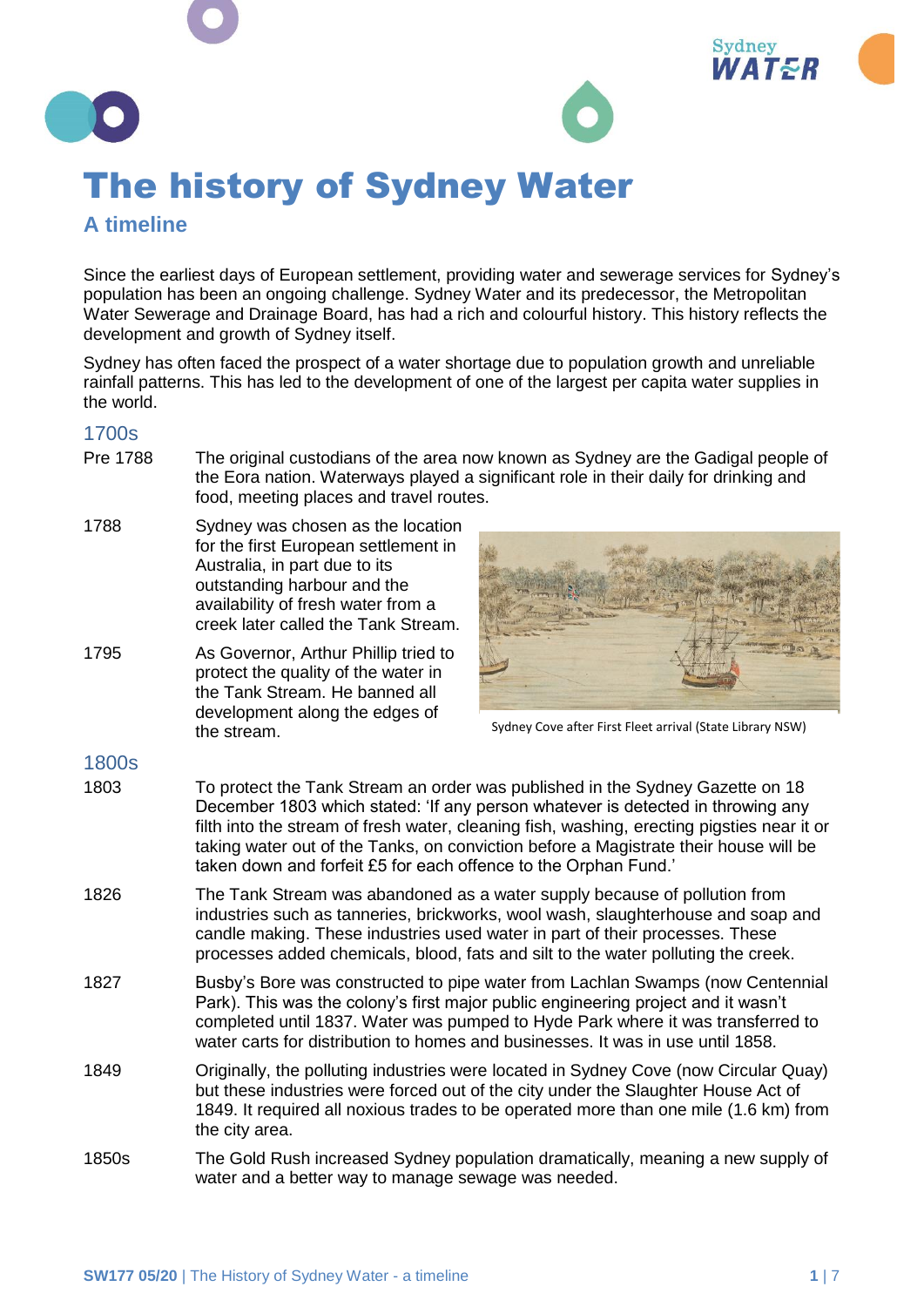





- 1857 The Bennelong Point Sewerage System become Sydney's first planned system to dispose of the city's sewage. This was before one year before the construction of the modern sewerage system in London, after the 'Great Stink'. This greatly improved the public health and living standards of the community.
- 1859 Botany Swamps Water Supply Scheme began, with the pumping station taking water from a convict built dam through the Crown St Reservoir. Today, Crown Street is the oldest water supply reservoir still in service. Botany Swamps was dried up from overuse and closed down by 1896. Sydney's sewerage system consisted of five outfall sewers which drained to Sydney Harbour.
- 1870 Sydney Harbour had become grossly polluted resulting in typhoid and scarlet fever epidemics up to 1890.
- 1875 The Sewerage and Health Board was created to deal with the increasing sewage in Sydney. It recommended:



The Bennelong Point Sewerage System (Sydney Water and WaterNSW historical Archives)

- southern sewage be discharged to Botany Bay Sewage Farm
- city sewage to be sent to a treatment plant at Bondi to be discharged into the ocean
- northern Sydney sewage sent to Folly Point treatment works to be discharged into the bay
- pumping stations be constructed along the harbour to remove sewage discharge.
- 1886 The Hudson Brother's Emergency Scheme was created. This scheme delivered water to Botany Swamps from the incomplete Upper Nepean Scheme. This was a temporary measure and was completed in six months. It successfully addressed water shortages during a drought.
- 1886 Sydney's first sewage reuse scheme begins which involved disposing wastewater at the Botany Sewage Farm. The plan was to have a government farm providing produce for the city. Due to farm mismanagement and a steady increase in sewage that flooded the farm, it failed.
- 1880 Legislation was passed under Sir Henry Parkes, as Premier, which formed the Board of Water Supply and Sewerage.
- 1881 Smallpox epidemic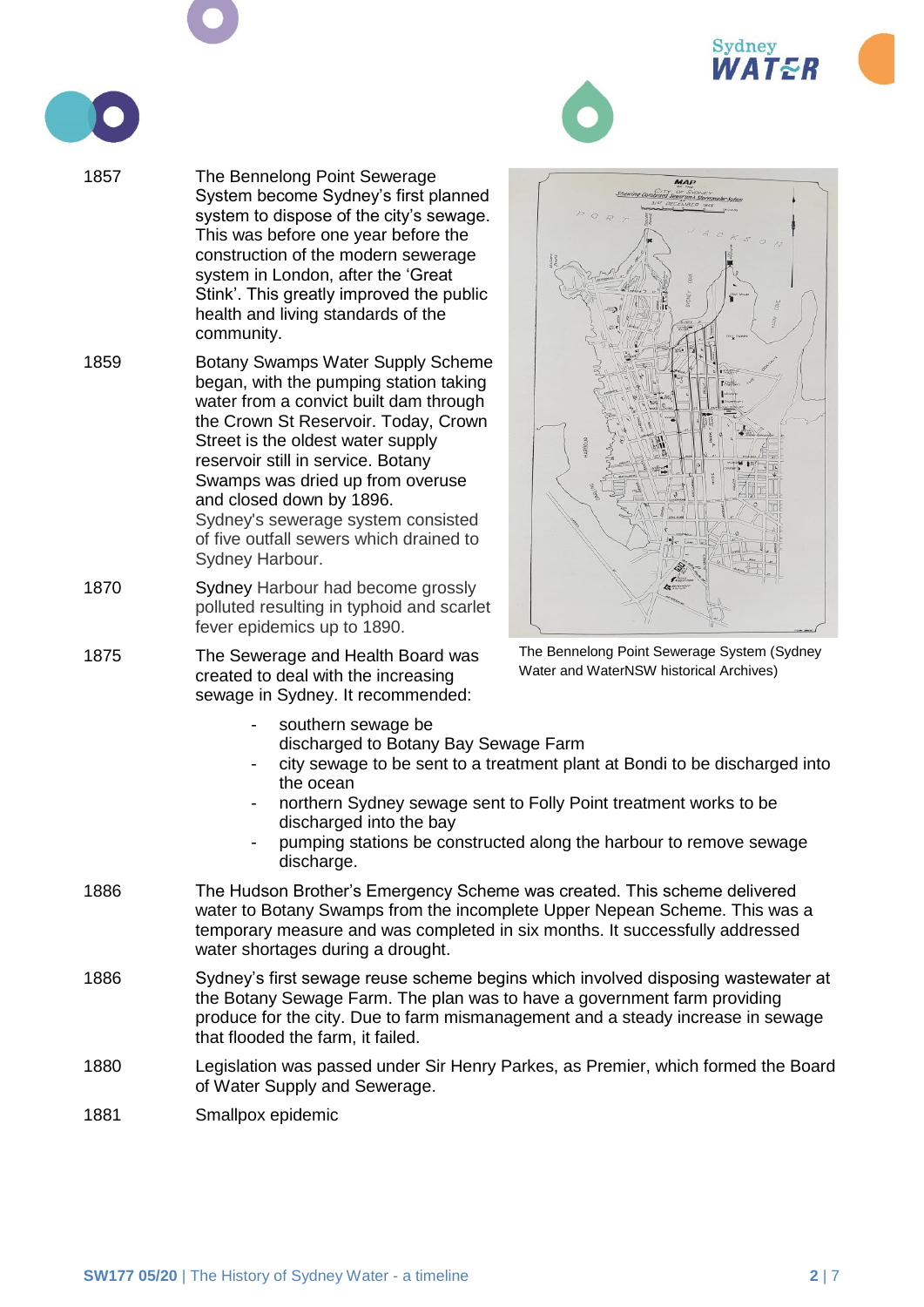**Sydney ATER** 

and Sewerage



1888 The Board of Water Supply and **Board of Water Supply** Sewerage (BWS&S) was created. This was Sydney's first water and sewerage authority which would later become 1888 - 1892 Sydney Water. Lieutenant Colonel T Rowe was appointed as the first President of the BWS&S. The Upper Nepean Scheme successfully linked the Nepean, Cataract, Cordeaux and Avon Rivers to deliver water to Sydney through the Upper and Lower Canals. 1892 The BWS&S was renamed the Members of the first Board of Water Supply and Sewerage (Sydney Water and WaterNSW Metropolitan Board of Water Supply and historical Archives) Sewerage (MBWS&S). Manly Dam was constructed 1894 The MBWS&S took over maintenance of major stormwater channels in Sydney. 1898 The first sections of the Western and Southern Sewerage System delivered sewage to Botany Sewage Farm. 1899 The first sections of the Northern Sewerage System delivered wastewater to Folly Point treatment works. 1899 – 1902 A network of twenty sewage pumping stations were constructed. This network was a major advance in the protection of the public health of Sydney by ending the discharge of sewage into the Harbour. 1900s 1900 Bubonic Plague hit Sydney 1903 Wollongong water supply was connected. 1907 Construction of Cataract Dam began. It was completed in 1915. 1916 Southern and Western Suburbs Ocean Outfall Sewer (S&WSOOS) No.1 was completed to Malabar. 1917 Former Board Secretary Major General William Holmes was killed on the Western Front. Major General Holmes was Board Secretary when he was first commissioned to lead an expeditionary force to occupy German-controlled New Guinea in 1915. He subsequently led the 5th Infantry Brigade at Gallipoli and France. His name is commemorated in General Holmes Drive near Sydney Airport. 1916 – 1930 Northern Suburbs Ocean Outfall Sewer (NSOOS) was constructed. 1918 Construction began on Cordeaux Dam. Public Works Department designer, E.M. de Burgh, was inspired by the Egyptian architectural style to design the last parts of the dam, making it one of the most beautiful dams in Sydney. It was completed in 1926. 1918 Spanish influenza epidemic 1921 Construction began on Avon Dam. It was completed in 1927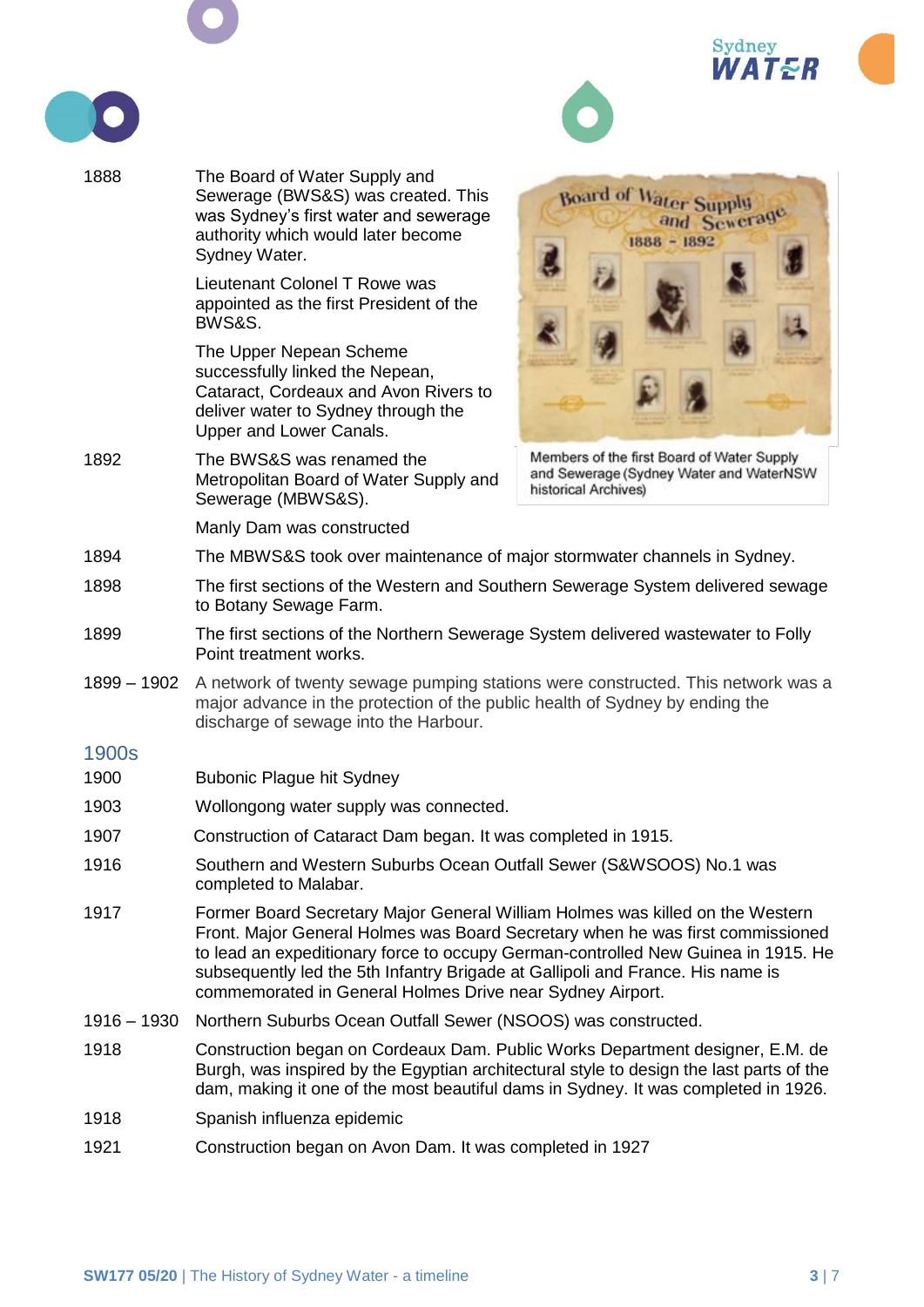





- 1922 E.M. de Burgh, also applied his Egyptian architectural influence to the design of the Middle Harbour Syphon. This inverted syphon was built to allow sewage pipes to pass under waterways without the need to dig a tunnel.
- 1924 The MBWS&S was renamed the Metropolitan Water, Sewerage and Drainage Board (MWS&DB) and gained control of its own finances for the first time.
- 1925 Construction began on Nepean Dam. It was completed in 1935.
- 1927 Construction began on Woronora Dam. It was completed in 1941.
- 1929 The first sections of the Wollongong Sewerage Scheme were completed.
- 1934 1942 Sydney experienced one of its most severe and extended droughts. The Great Drought, as it came to be known, lasted eight years and almost caused the complete failure of water supplies in Sydney. At its worst, dam levels fell to 12.5%. Drastic restrictions were imposed, including mandatory one third cuts to brewery productions. Fortunately, rain fell in all catchments in 1942.
- 1936 1941 Southern & Western Suburbs Ocean Outfall Sewer No. 2 is constructed.
- 1936 1953 Bondi Sewage Treatment Plant (STP) was constructed.
- 1938 The first inland sewerage schemes were built at Fairfield, Camden and Campbelltown.
- 1940 In response to the Great Drought, the Warragamba Emergency Scheme was commissioned.

The MWS&DB moves into a new head office at the corner of Pitt Street and Wilmott Lane.

- 1946 1960 Warragamba Dam was constructed. To this day, Warragamba is one of the largest domestic water supplies in the world. It covers an area of up to 75 square kilometres and holds 2, 031 billion litres of water – four times the volume of Sydney Harbour.
- 1957 Avon Dam water was diverted to supply the Illawarra.
- 1958 Port Kembla Sewerage Scheme was commissioned.
- 1959 Cronulla Sewerage System was commissioned.

Work commenced on Sydney's largest sewage treatment plant at Malabar.

- 1961 The MWS&DB installed its first mainframe computer system – the IBM 1401 – mostly to handle billing and general accounting.
- 1966 The high-rise section of the MWS&DB head office on the corner of Pitt and Bathurst Streets was completed.



Unveiling the plaque at Warragamba Dam opening ceremony - Sydney Water and WaterNSW historical Archives

1967 The NSW Parliament votes to add fluoride to water supplies.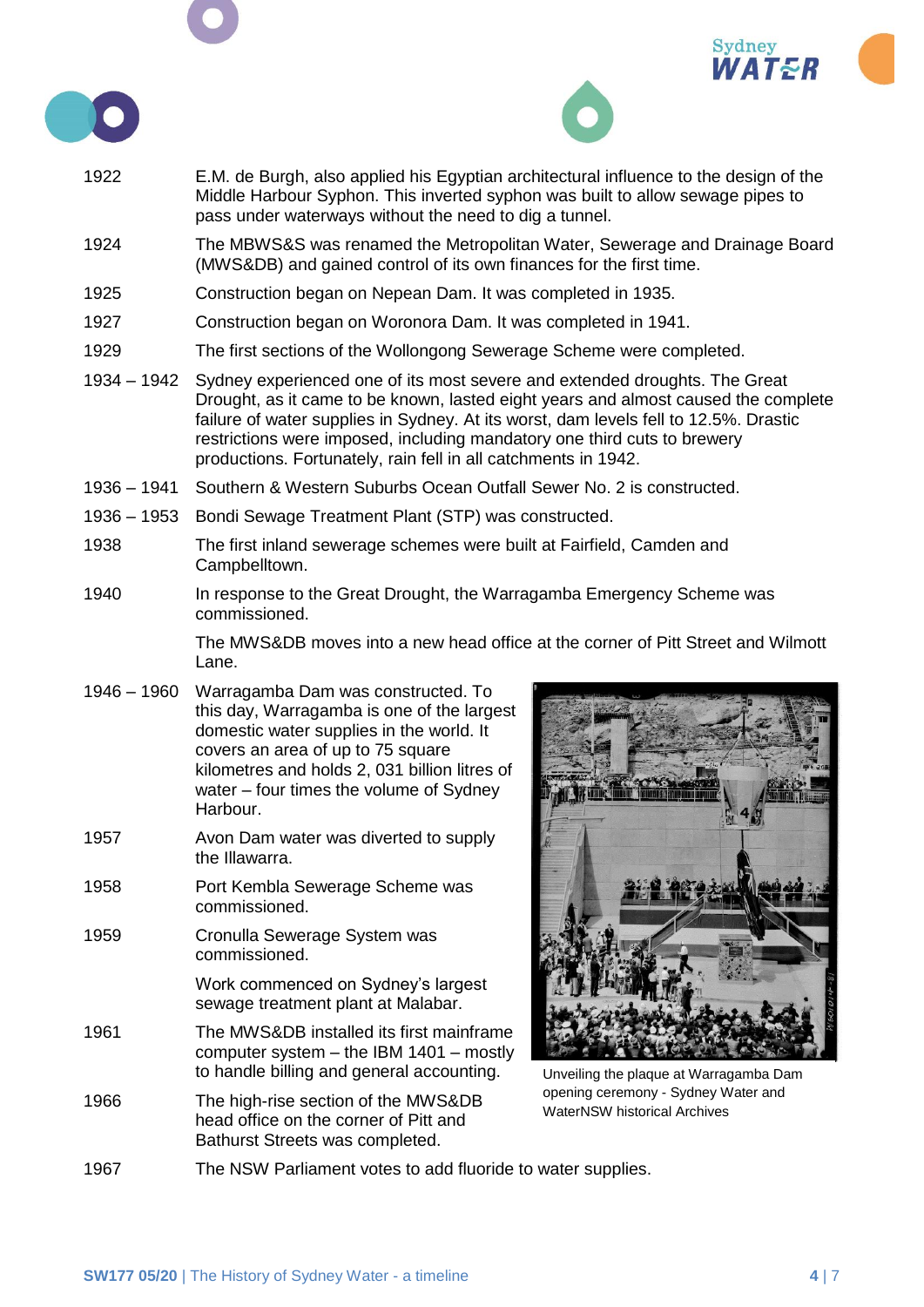





- 1971 1977 The Shoalhaven Scheme is constructed (Tallowa Dam, Fitzroy Falls Reservoir, Wingecarribee Dam).
- 1972 Construction of North Head Sewage (wastewater) Treatment Plant began. It was completed in 1984
- 1980 Blue Mountains water supply scheme was taken over by the MWS&DB.
- 1984 1990 Deepwater ocean outfalls were constructed at Bondi, North Head and Malabar Wastewater (Sewage) Treatment Plants. The outfalls dispersed the primary treated effluent about four kilometres offshore, considerably improving water quality at Sydney's beaches.
- 1987 The MWS&DB was renamed as the Sydney Water Board (SWB).
- 1990 The Steamwatch Program began and involved community members monitoring water quality of local creeks and rivers throughout greater Sydney, the Blue Mountains and the Illawarra.
- 1994 The SWB was corporatised and renamed Sydney Water Corporation (SWC).
- 1996 Prospect Water Filtration Plant was completed. It is the largest of the privately built, owned and operated plants. Today, 90% of Sydney's water is treated in privately owned water filtration plants. Sydney Water contracts these plants to treat and filter drinking water.

Construction began on the Northside Storage Tunnel, a massive 20 kilometre, 500 million litre chamber designed to protect Sydney Harbour from pollution from wet weather sewer overflows. The tunnel captures overflows and stores them temporarily until they can be properly treated and disposed.

The project was fast tracked to ensure its completion before the 2000 Sydney Olympic Games.

1999 The Sydney Catchment Authority (SCA) was established to manage Sydney's dams and catchment areas. SCA sells raw water to Sydney Water who treat and deliver it to customers across Sydney, the Blue Mountains and the Illawarra.

## 2000s

- 2001 Sydney Water's Every Drop Counts Business Program was started. This demand management program helps the largest business and industrial customers to identify and implement water efficiency initiatives.
- 2001 2002 The Rouse Hill Recycled Water Scheme begins delivering recycled water to local residents via dual reticulation (separate pipes). The scheme remains the largest residential dual reticulation recycling scheme of its kind in the world.
- 2002 Low rainfall over the preceding two years saw dam levels fall to below 60%, beginning one of the worst periods of drought in more than 100 years. Voluntary Rouse Hill resident using recycled water

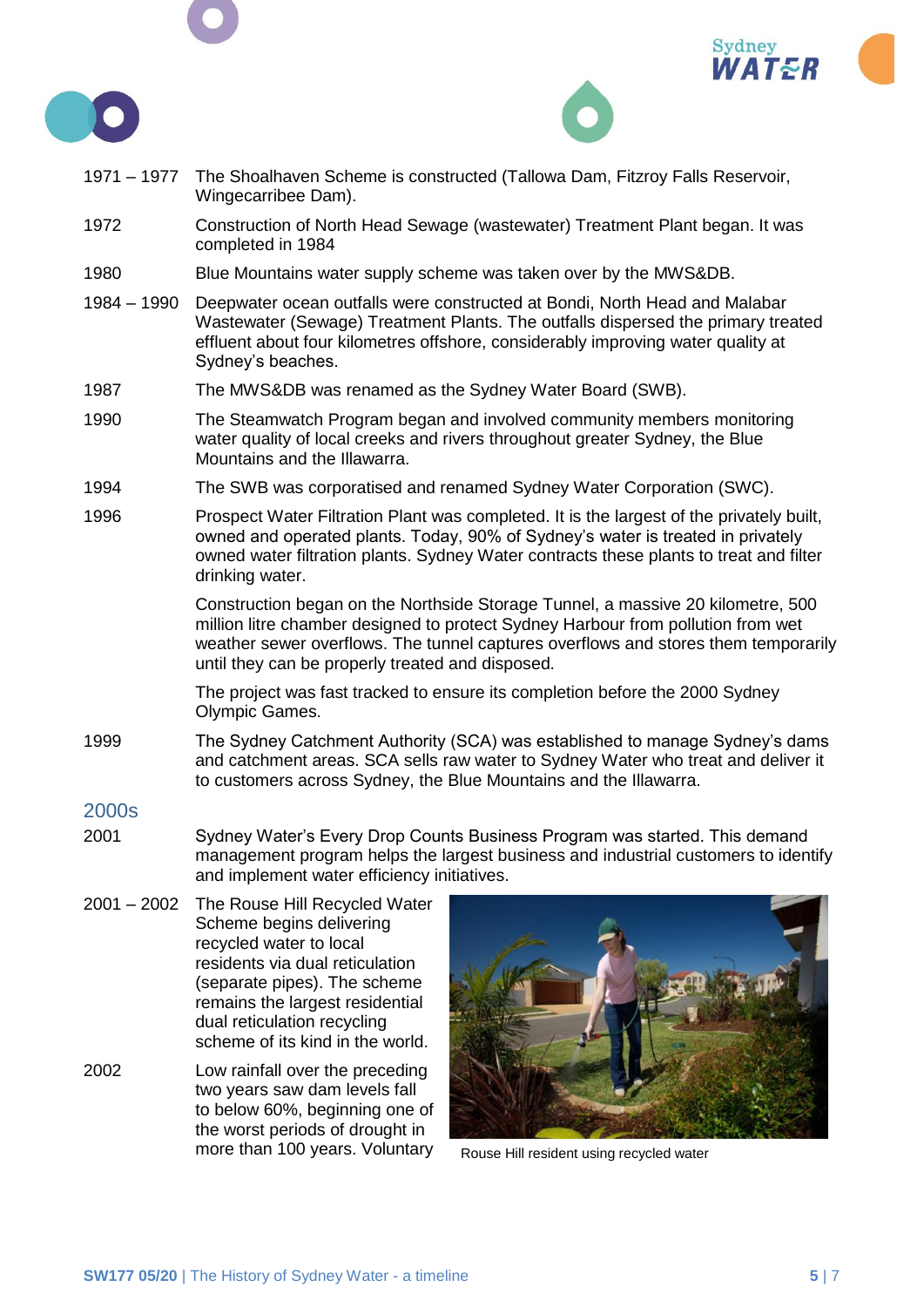

St Marys Water Recycling Education Centre

technical and further education (TAFE) colleges and high schools,